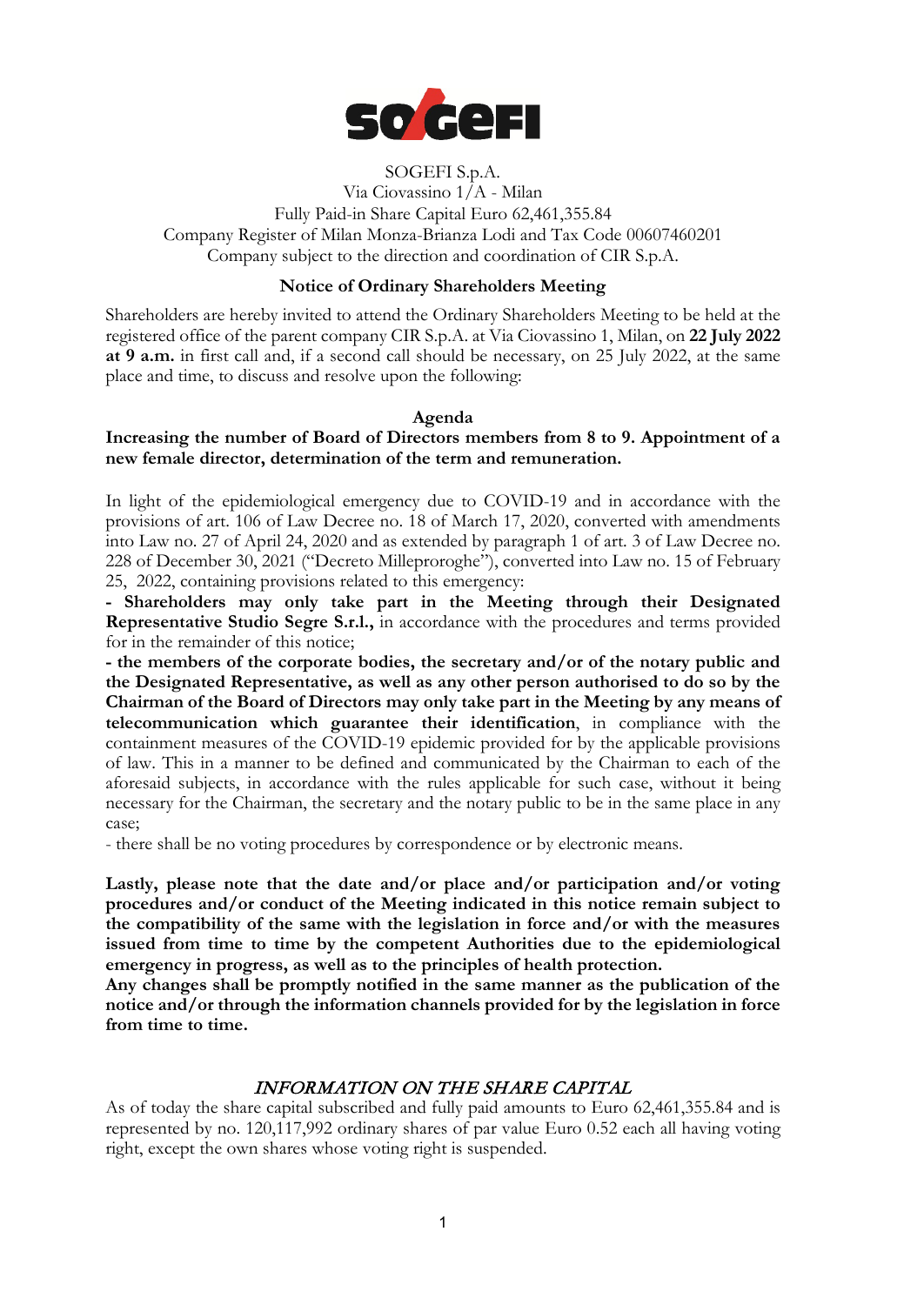# ATTENDANCE TO AND PROXIES FOR THE SHAREHOLDERS MEETING

Entitlement to take part in the Meeting and exercise the vote is attested by a notification made by an authorized intermediary as per the terms of Art. 83-*sexies* of Legislative Decree 58/1998 and subsequent amendments and additions (TUF), in favour of the person entitled to vote on the basis of evidence at the end of the accounting day of 13 July 2022, seventh open-market day preceding the date established for the meeting in first call. Those who are holders only after such date shall not be entitled to take part and vote in the Meeting.

Shareholders with not yet dematerialised shares should entrust them to an authorized intermediary to introduce them into the centralized management dematerialisation system, in accordance to art. 36 of the joint Consob and Banca d'Italia post-trading disposition dated 13 August 2018, and ask the transmission of the above-mentioned notice.

Persons with the right to vote may be represented at the Meeting pursuant to art. 2372 of the Italian Civil Code, and other applicable provisions or regulations. The proxy form at the bottom of the notification issued by the authorised intermediary may be used or alternatively there is a proxy form which is available on the Company's website [www.sogefigroup.com](http://www.sogefigroup.com/) (Investor – Shareholders' meeting section). As provided by paragraph 4 of art. 106 of the Italian Decree "Cura Italia", and pursuant to art. 135-*novies* of the TUF, **the proxy must be conferred exclusively to the Designated Representative Studio Segre S.r.l.** electronically by sending it to the certified email address [segre@legalmail.it](mailto:segre@legalmail.it) together with the voting instructions and a copy of a valid identity document of the principal or, pursuant to art. 135-*undecies* of the TUF, the proxy may be conferred to the Designated Representative by signing the appropriate form available in the above-mentioned section of the website. The signed form must be delivered to the Designated Representative by certified email to  $\frac{\text{segre}(\hat{a})\text{legalmail.it}}{\text{te per}(\hat{a})}$ , by the end of the second open-market day preceding the date established for the Meeting also in second call (that is by Wednesday 20 July 2022 for the first call or Thursday 21 July 2022 for the second call). The proxy shall not be effective for the proposals in relation to which voting instructions have not been granted. The proxy and the voting instructions can be revoked within the terms by which they can be granted.

The notice to the Company sent by the authorized intermediary certifying the right to take part in the Meeting is also required in case of granting of the proxy to the Company's Appointed Representative; consequently, if the aforementioned notice is lacking, the proxy shall be deemed without effect.

## RIGHT TO ASK QUESTIONS ON THE ITEMS OF THE AGENDA

Pursuant to art. 127-*ter* of the TUF, the Shareholders who intend asking questions on the items of the agenda of the Shareholders meeting may send these by registered mail with advice of receipt (A.R.) to the Company registered office or by certified email to the address [sogefi@legalmail.it](mailto:sogefi@legalmail.it) attaching documentation proving the entitlement to exercise such right. The questions must arrive by the end of the seventh open market day preceding the date established for the meeting in first call, i.e., by 13 July 2022.

The Company shall provide a written answer by 12.00 noon on Wednesday 20 July, 2022 by means of publication on the Company's website in the Investor – Shareholders' meetings section. The questions having the same contents may receive a common answer.

## ADDITIONS TO THE AGENDA AND PRESENTATION OF NEW RESOLUTION PROPOSALS

Pursuant to art. 126-bis of the TUF the Shareholders who represent, also jointly, at least a fortieth of the share capital, may ask, within ten days from the publication of this notice, an addition to the items of the agenda to be dealt with, indicating in the request the further proposed items or may present resolution proposals on the items of the agenda. It should be noted however that the addition of the items to be dealt with is not allowed for the matters on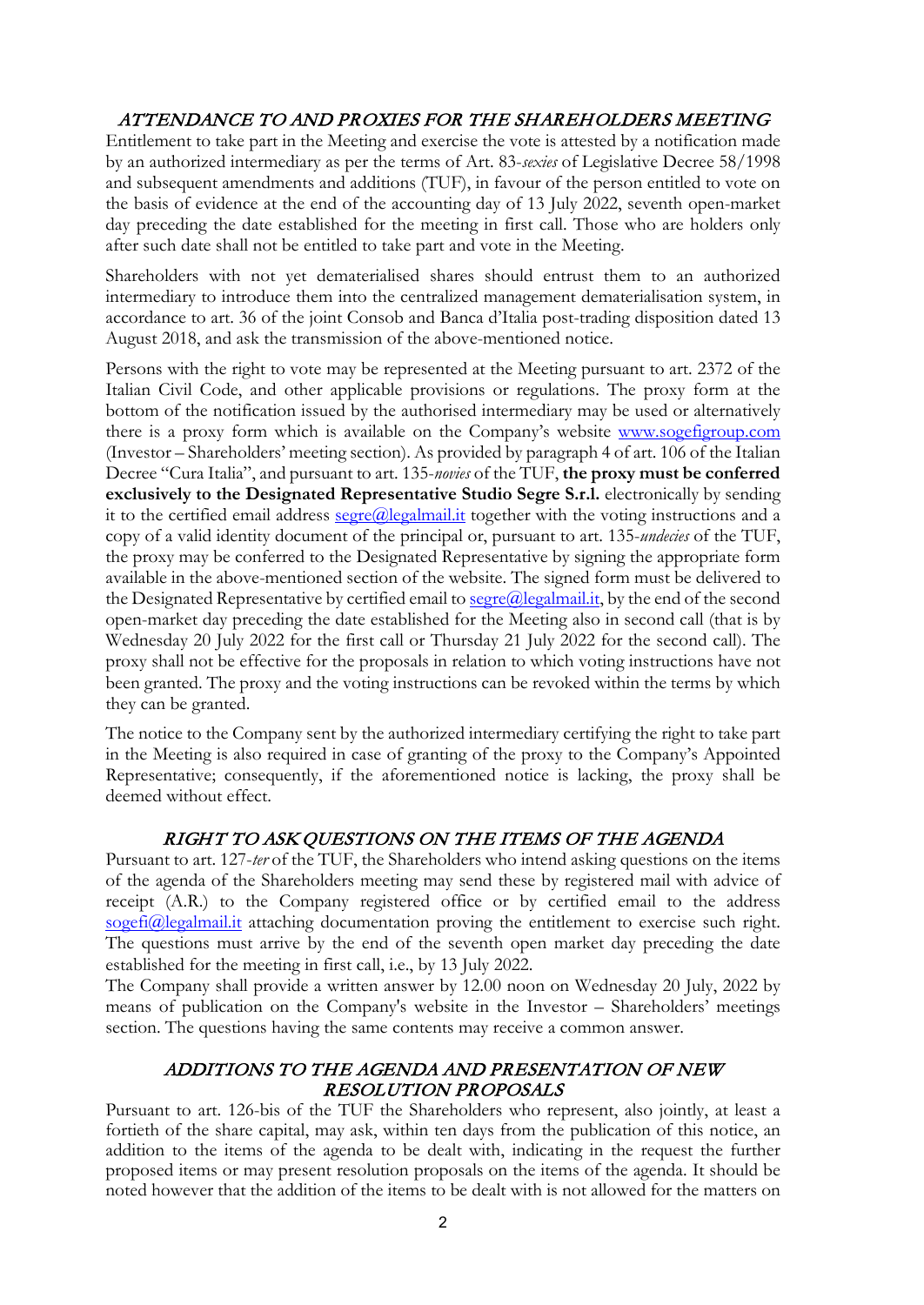which the Meeting, by law, resolves on a proposal of the Directors or on the basis of a project or a report prepared by them, other than those indicated in art. 125-ter, paragraph 1 of the TUF.

The requests must be sent by registered mail with advice of receipt (A.R.) to the Company registered office or by certified email to the address [sogefi@legalmail.it](mailto:sogefi@legalmail.it) and must be completed with a report on the items which have been proposed for discussion as well as by the certification(s) issued by an authorised intermediary attesting the person's entitlement to exercise this right. About any addition to the agenda or the presentation of new resolution proposals on the items of the agenda, information will be given in the same way of this notice, at least fifteen days preceding the date established for the meeting on the first call. Within this term the report prepared by proposing shareholders will be made available to the public.

Pursuant to art. 126-*bis*, paragraph 1, third paragraph, of the TUF, having considered the rules to take part in the Meeting, those entitled to vote may individually submit resolution proposals on the items on the agenda by July 7, 2022. The proposals must be sent by registered mail with advice of receipt (A.R.) to the Company registered office or by certified email to the address sogefi@legalmail.it and must be completed with a resolution text on the items on the agenda, as well as by the certification(s) issued by an authorized intermediary attesting the person's entitlement to exercise this right. The proposals submitted will be published on the Company's website [www.sogefigroup.com](http://www.sogefigroup.com/) (Investor – Shareholders' meetings section) by July 15, 2022 so that those with voting rights may examine them for the purpose of granting proxies or subdelegations to the Designated Representative.

In case of proposals for resolutions on the items on the agenda that are alternative to those formulated by the Board, the proposal of the administrative body will be put to the vote first (unless it is withdrawn) and only if this proposal is rejected will the Shareholders' proposals be put to the vote. Such proposals, if alternative to each other, will be submitted to the Meeting starting with the proposal submitted by the Shareholders representing the largest percentage of the share capital. Only if the proposal put to the vote first is rejected, will the next proposal be put to the vote in order of capital represented, and so on.

### APPOINTMENT OF A NEW FEMALE DIRECTOR

Shareholders who intend to make a proposal for the appointment of a new female director are invited to submit, by registered mail (A.R.) to the Company registered office or by certified email to the addres[s sogefi@legalmail.it,](mailto:sogefi@legalmail.it) the candidature along with *(i)* the information relating to the identity of the Shareholder submitting such candidature, with one or more certifications proving the related voting rights; *(ii)* a detailed description of the personal and professional characteristics of the candidate, as well as *(iii)* a declaration by the candidate herself that she meets the requirements provided by the laws in force and by the Articles of Association, and whether she meets the requirements for the position of Independent Director under current laws or regulations, any activities carried out in competition, and the acceptance of her candidature, as well as a list of administrative or management positions she hold in other companies.

In order to allow those who will attend the Shareholders' Meeting to be informed about the personal and professional characteristics of each candidate with the necessary advance and be able to duly exercise their voting rights, also in consideration of the fact that the attendance can take place exclusively through the "Designated Representative", those who intend to submit proposals for the appointment of a new female director are invited to file their candidature, together with the above documentation, at least 21 (twenty-one) days preceding the date established for the meeting in first call (i.e., by Friday 1 July 2022) in order to allow the Company to make the aforementioned documentation promptly available to the public at the registered office, on the authorized storage mechanism called eMarket STORAGE (www.emarketstorage. com) and on the Company's website [www.sogefigroup.com.](http://www.sogefigroup.com/)